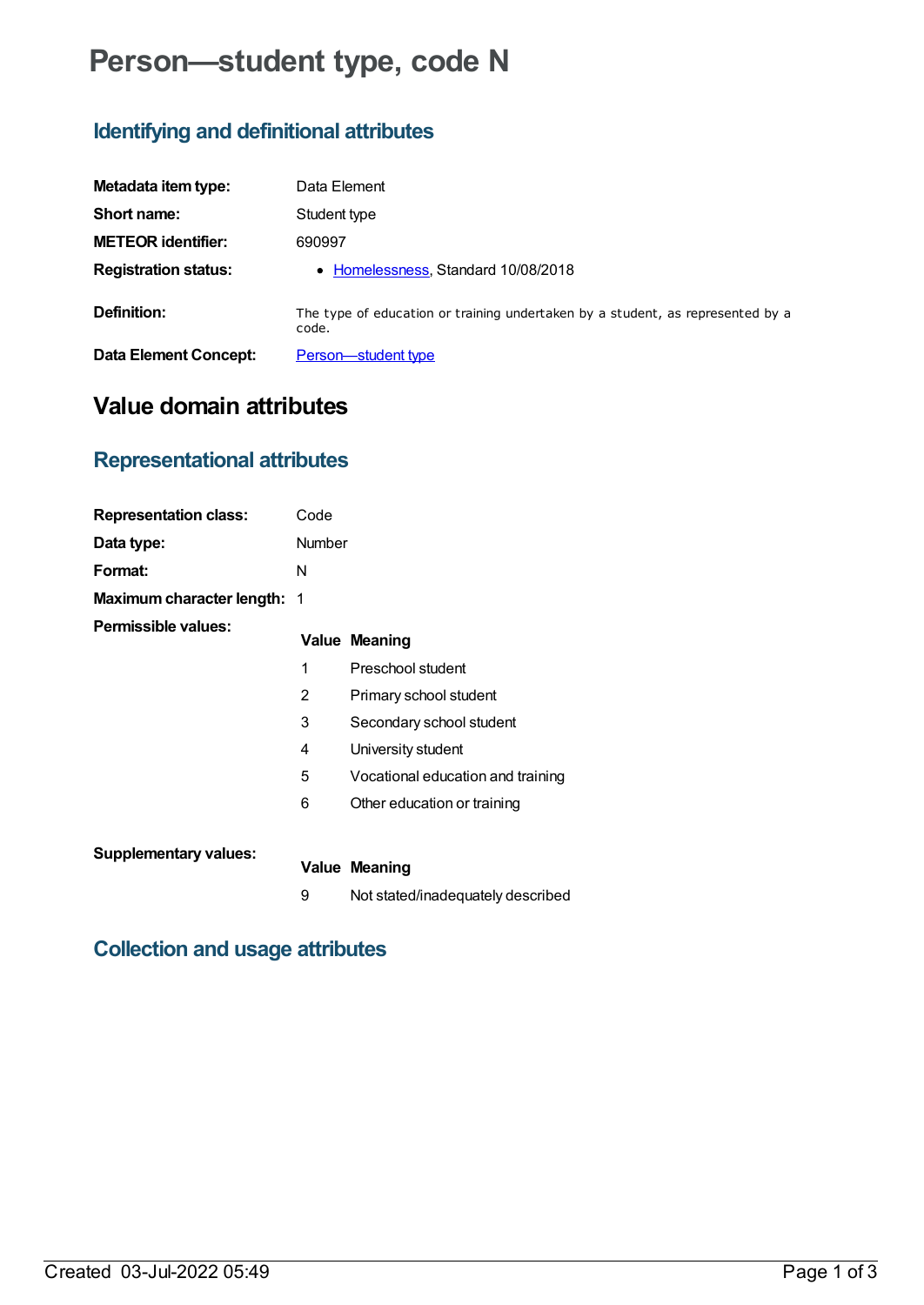#### **Guide for use:** CODE 1 Preschool student

This option refers to a person who is enrolled, either full-time or part-time, in an accredited preschool teaching institution, during the school year.

CODE 2 Primary school student

This option refers to a person who is enrolled, either full-time or part-time, in an accredited teaching institution providing instruction up to the end of primary school. The school year is counted from January 1 to December 31, so a school student finishing school and waiting to go on to further training would still be considered a school student.

### CODE 3 Secondary school student

This option refers to a person who is enrolled, either full-time or part-time, in an accredited teaching institution providing instruction from the start of secondary schooling up to year 12. The school year is counted from January 1 to December 31, so a school student finishing school and waiting to go on to further training would still be considered a school student. This option also includes any person undertaking secondary school education at a TAFE.

CODE 4 University student

This option refers to part-time or full-time attendance at university; it excludes vocational education students.

CODE 5 Vocational education and training

This option includes:

- a person who receives a training allowance such as Newstart or are required by their employer to attend a post-secondary institution for job training
- a person participating in education in order to enhance employment opportunities (such as migrant English classes and job readiness training)
- a person enrolled in a vocational education course at a TAFE or other type of vocational institution. It excludes students studying secondary school education at a TAFE or Vocational Education and Training (VET) institution, these students are classified to CODE 3
- a person undertaking an apprenticeship.

CODE 6 Other education or training

This option refers to a person undertaking any other education and training not classified above, ie. non-award study (including Post-school Options).

CODE 9 Not stated/inadequately described

Not stated/inadequately described is chosen if there is insufficient information to determine a person's student status either before or after support, or if a client did not want to answer this question.

### **Data element attributes**

### **Collection and usage attributes**

**Guide for use:** Collection of this data element should be preceded by the collection of the data element Person—student/employment training indicator, code N.

> Because reference periods may vary it is possible that more than one category of the Value Domain may be a valid response to a question on student type. For example over a number of months a student may move from primary to secondary education. Therefore it is preferable for this Data Element to refer to a specific point in time rather than a period of time. When a period of time is referenced it should be precisely specified.